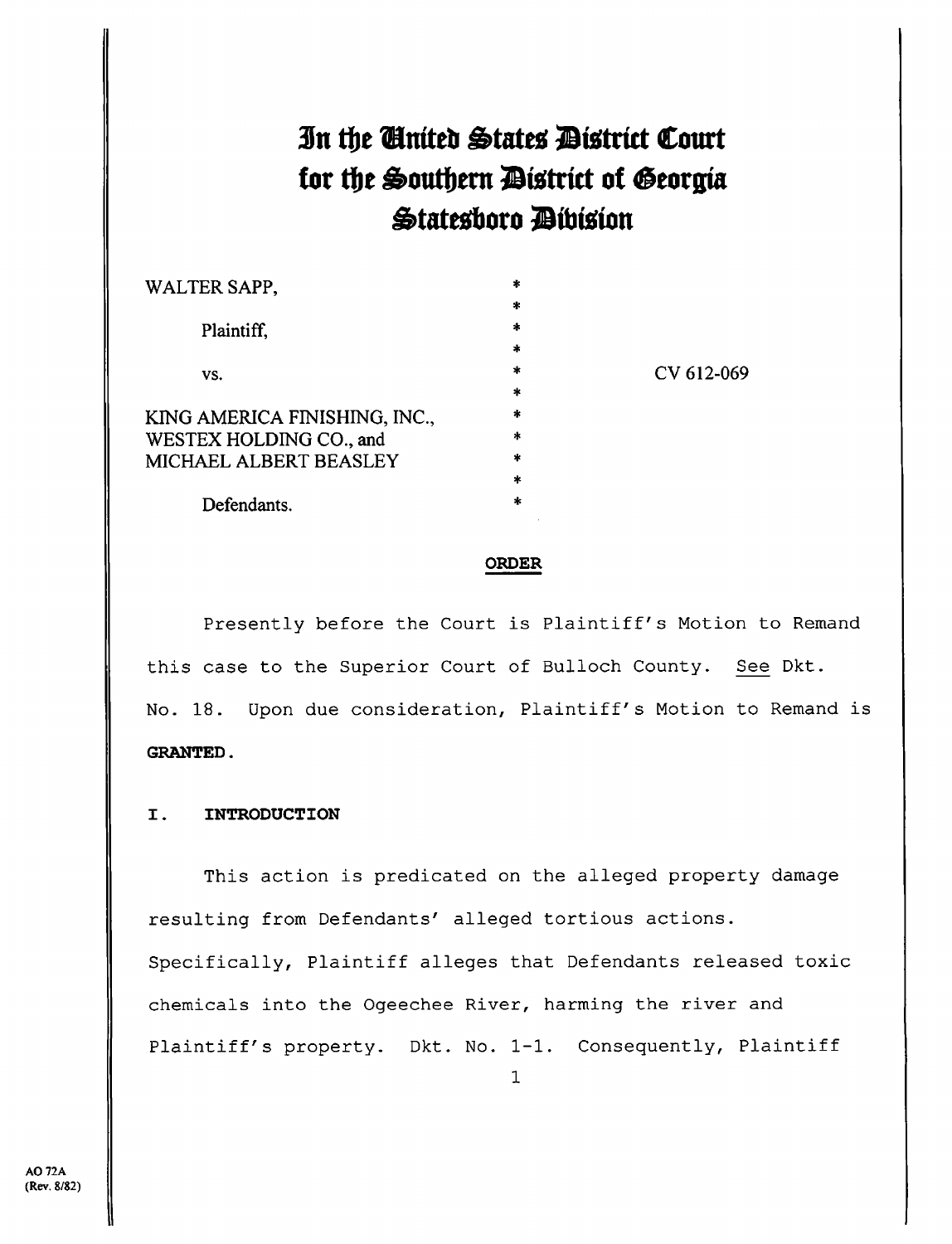asserts the following claims against Defendants: Damage to Property, Continuing Nuisance, Trespass, Negligence Per Se, Negligence, Riparian Rights, Punitive Damages, and Attorney's Fees. Id.

Plaintiff filed this action in the Superior Court of Bulloch County, Georgia. Id. Pursuant to 28 U.S.C. § 1446, Defendants removed the case to this Court. Dkt. No. 1. Defendants assert that Defendant Beasley was fraudulently joined. Id. Defendants further assert that, by ignoring Defendant Beasley, who they contend was fraudulently joined, this Court has subject matter jurisdiction due to complete diversity of citizenship between Plaintiff and the corporate Defendants. Id.

Plaintiff filed a motion to remand the case to the Superior Court. Dkt. No. 18. Defendant filed a response to Plaintiff's motion. Dkt. No. 25. Plaintiff filed a reply. Dkt. No. 26.

### **II. PARTIES**

Plaintiff is a Georgia resident. Dkt. No. 1 ¶ 14. Defendant King America Finishing, Inc. ("King America") is a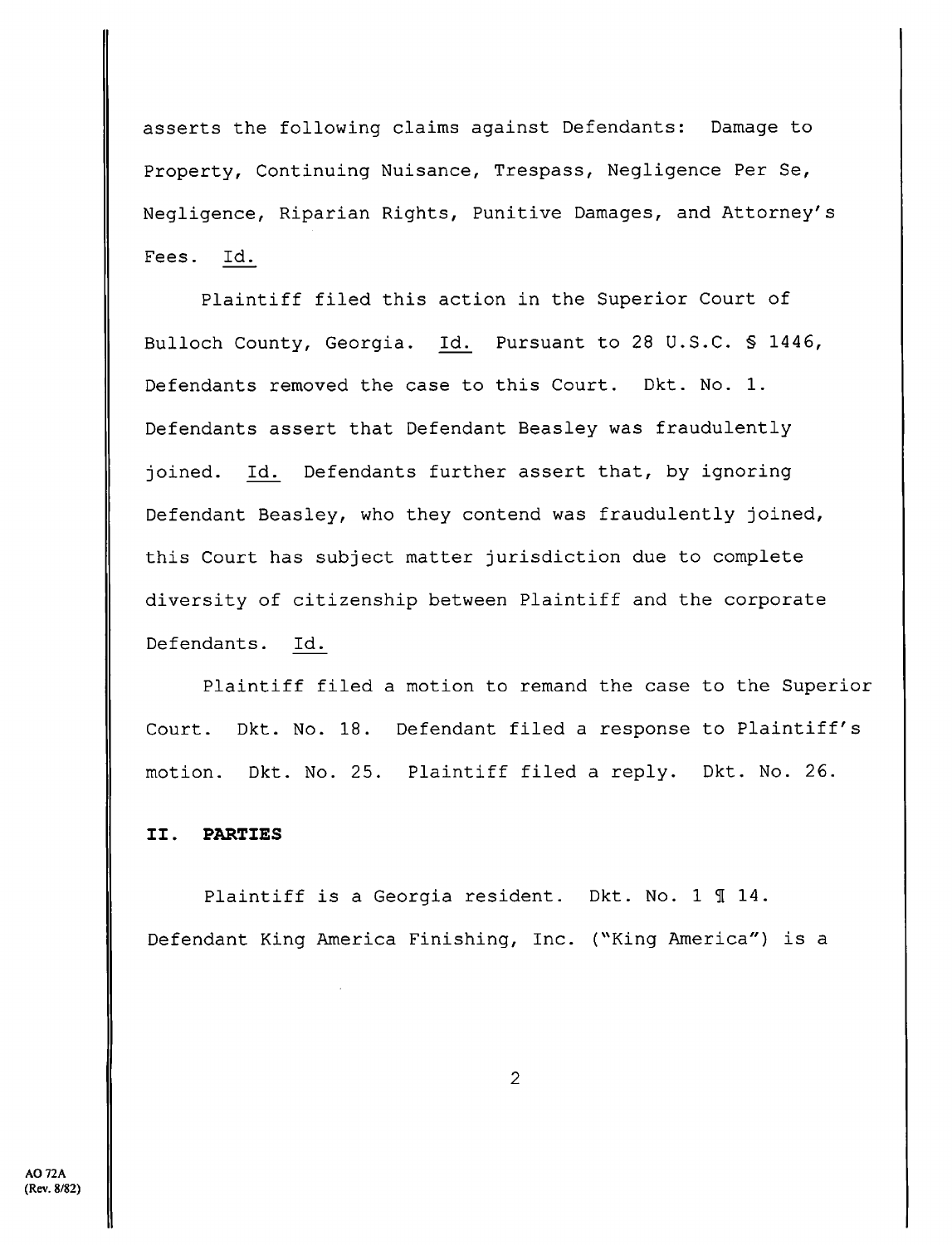foreign corporation.<sup>1</sup> Id. at  $\text{\ensuremath{\mathfrak{A}}}$  16. Defendant Westex Holding Co. is a foreign corporation.<sup>2</sup> Id. at  $\text{\texttt{M}}\text{\texttt{I}}$  17-18. Defendant Beasley is a Georgia resident and President of Defendant King America. Id. at 11 20, 24.

## III. LEGAL STANDARD

An action filed in state court may be removed to federal court based upon diversity or federal question jurisdiction. 28 U.S.C. § 1441(a). When a case is removed based on diversity jurisdiction, the case must be remanded to state court if there is not complete diversity between the parties, Strawbridge v. Curtiss, 7 U.S. (3 Cranch) 267, 267 (1806), or one of the defendants is a citizen of the state in which the suit is filed, § 1441(b). However, "[w]hen a plaintiff names a non-diverse defendant solely in order to defeat federal diversity jurisdiction, the district court must ignore the presence of the non-diverse defendant and deny any motion to remand the matter

 $<sup>1</sup>$  Defendant King America Finishing, Inc. ("King America") is an Illinois</sup> corporation with its principal place of business in Illinois. Dkt. No. 1 iI 16.

 $2\overline{2}$  Defendants assert that Westex Holding Co. was incorporated as an Illinois corporation in 1993 with its principal place of business in Illinois. Dkt. No. 1 ¶ 17. Defendants further assert that in 2002 Westex Holding Co. merged into Westex Acquisitions, LLC, an Illinois corporation with principal place of business in Illinois. Id. at ¶I 17-18. Both corporations are foreign.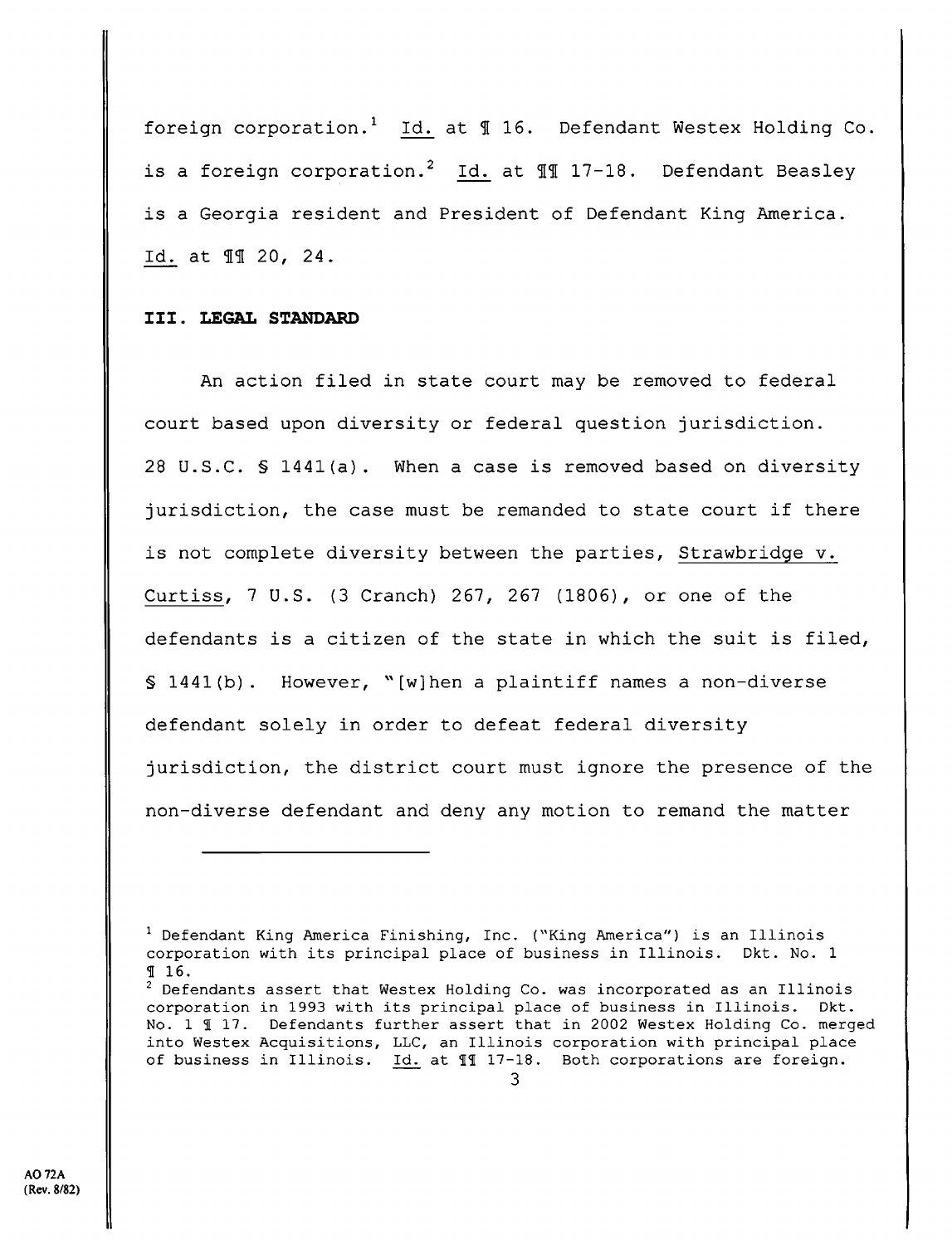back to state court." Stillwell v. Allstate Ins. Co., 663 F.3d 1329, 1332 (11th Cir. 2011) (citing Henderson v. Washington Nat. Ins. Co., 454 F.3d 1278, 1281 (11th Cir. 2006)). In such a case, the plaintiff is said to have "fraudulently joined" the non-diverse defendant. See id.

To establish fraudulent joinder, "the removing party has the burden of proving [by clear and convincing evidence] that either: (1) there is no possibility the plaintiff can establish a cause of action against the resident defendant; or (2) the plaintiff has fraudulently pled jurisdictional facts to bring the resident defendant into state court." Id. (citing Crowe v. Coleman, 113 F.3d 1536, 1538 (11th Cir. 1997)) (bracketed text in original). This burden is a "heavy one." Id. (internal quotation marks omitted).

"To determine whether the case should be remanded, the district court must evaluate the factual allegations in the light most favorable to the plaintiff and must resolve any uncertainties about state substantive law in favor of the plaintiff." Id. at 1333 (citing Crowe v. Coleman, 113 F.3d 1536, 1538 (11th Cir. 1997)). The court may consider the plaintiff's pleadings as well as affidavits and deposition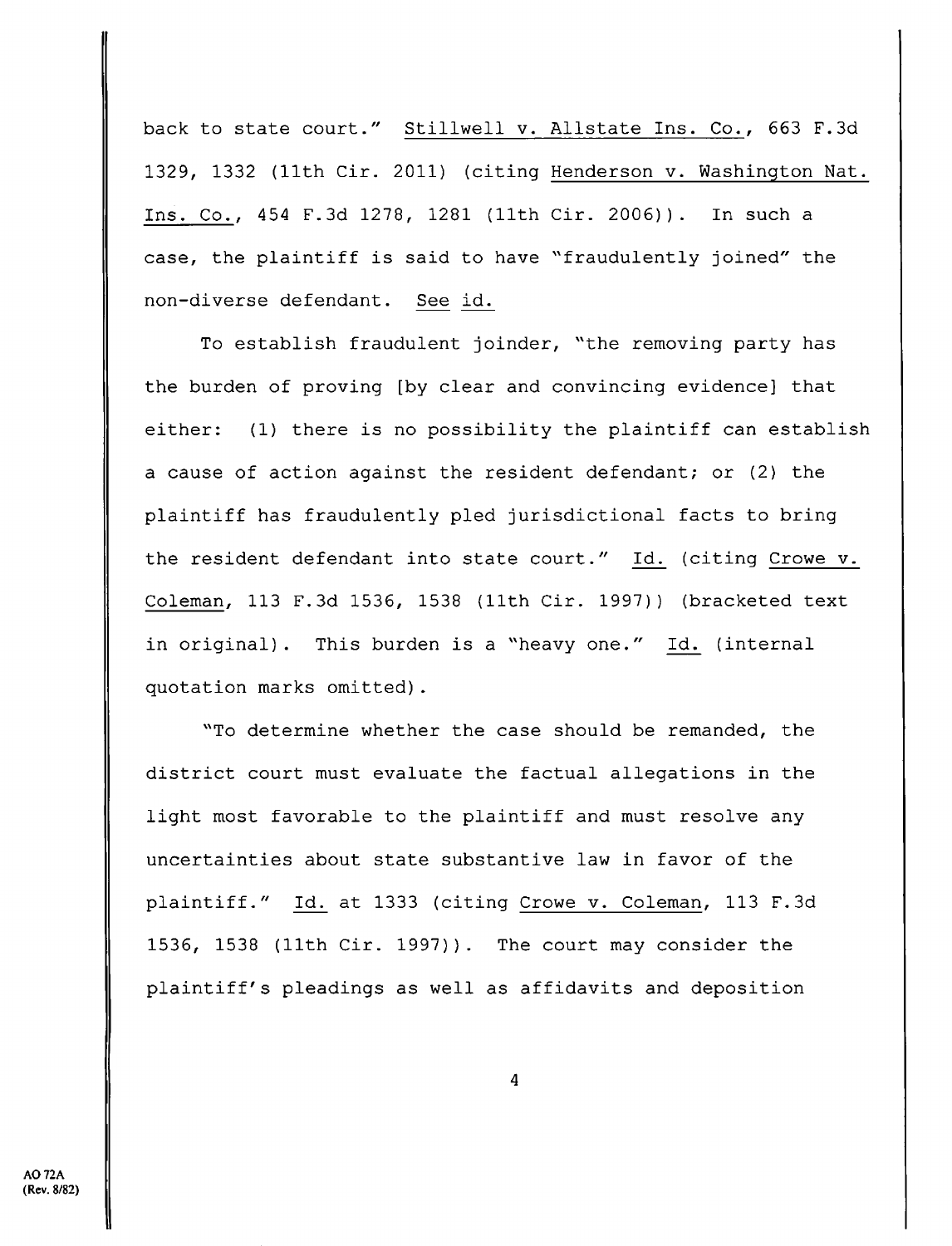transcripts submitted by the parties. Id. at 1333 n.l; Crowe, 113 F.3d at 1538.

In evaluating the factual allegations and resolving uncertainties in state substantive law, the court applies a "lax" standard. See Stillwell, 663 F.3d at 1332-323. The court is "not to weigh the merits of a plaintiff's claim beyond determining whether it is an arguable one under state law." Id. at 1333 (citing Crowe, 113 F.3d at 1538) . "If there is even a possibility that a state court would find that the complaint states a cause of action against any one of the resident defendants, the federal court must find that the joinder was proper and remand the case to the state court." Id. (citing Coker v. Amoco Oil Co., 709 F.2d 1433, 1440-41 (11th Cir. 1983), superseded by statute on other grounds as stated in Georgetown Manor, Inc. v. Ethan Allen, Inc., 991 F.2d 1533 (11th Cir. 1993)). In other words, "[t]he plaintiff need not have a winning case against the allegedly fraudulent defendant; he need only have a possibility of stating a valid cause of action in order for the joinder to be legitimate." Id. (citing Triggs v. John Crump Toyota, Inc., 154 F.3d 1284, 1287 (11th Cir. 1998)).

This standard differs from the standard applicable to a 12(b) (6) motion to dismiss under the Federal Rules of Civil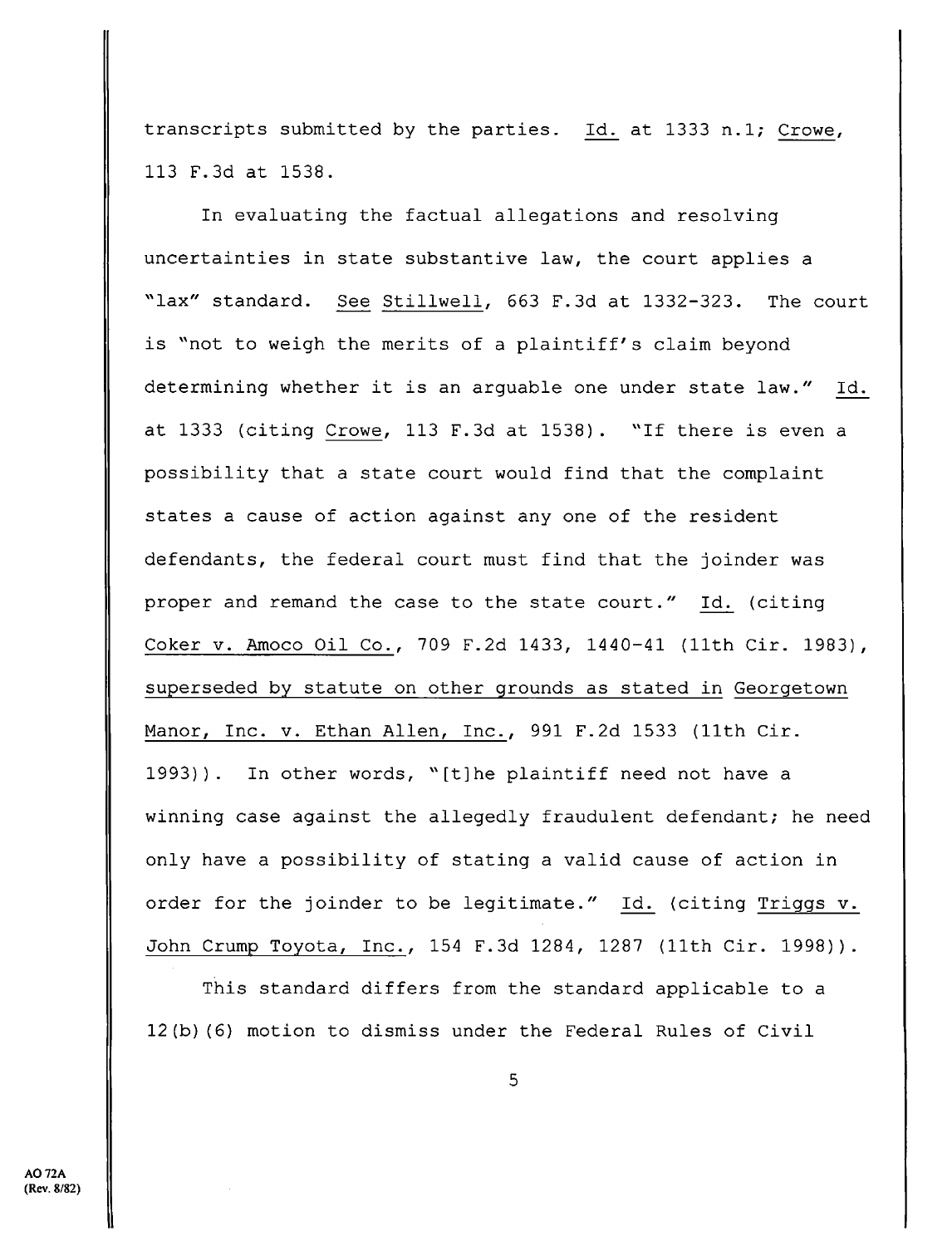Procedure. Id. To survive a 12(b) (6) motion to dismiss, "a complaint must contain sufficient factual matter, accepted as true, to 'state a claim to relief that is plausible on its face.'" Ashcroft v. Iqbal, 556 U.S. 662, 678 (2009) (quoting Bell Atlantic Corp. v. Twombly, 550 U.S. 544, 570 (2007)). This plausibility standard "asks for more than a sheer possibility that a defendant has acted unlawfully." Id. In contrast, all that is required to defeat a fraudulent joinder claim is "a possibility of stating a valid cause of action." Stillwell, 663 F.3d at 1333 (citing Triggs, 154 F.3d at 1287).

## **IV. DISCUSSION**

Plaintiff and Defendant Beasley are both Georgia residents. Therefore, this Court lacks diversity jurisdiction over the case unless Defendant Beasley was fraudulently joined. As the removing party, Defendants bear the heavy burden of proving that Defendant Beasley was fraudulently joined.

In his Complaint, Plaintiff alleges the following facts. Defendant Beasley is the President of King America. Dkt. No. 1-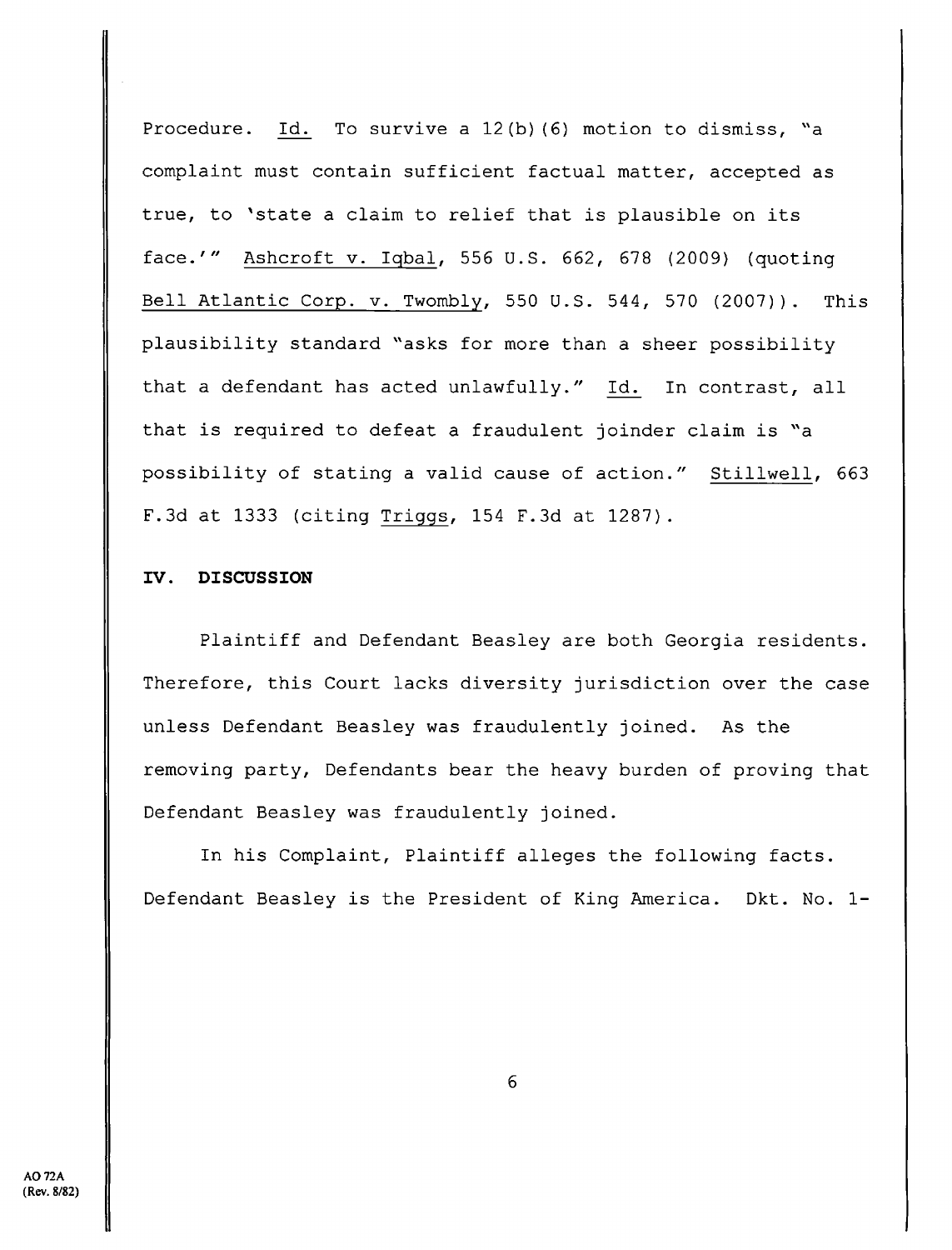1 at  $\text{\texttt{I}}$  3. Defendant Beasley<sup>3</sup> is "in the business of preparing, dyeing, finishing, applying fire retardant, crease prevention materials, and other processing of textiles" in Dover, Georgia. Id. at ¶ 6. He "disposed of treated waste water into the Ogeechee River" pursuant to a state permit "for more than five (5) years." Id. at  $\text{III}$  7, 9. This release of toxic chemicals "killed significant numbers of aquatic wildlife downstream of [King America's] plant," including areas "in and around the Ogeechee River, along Plaintiff's properties located downstream of [King America's] plant." Id. at 11 10-11. Defendant Beasley's release of these toxic chemicals damaged Plaintiff's property through loss of fish and wildlife, market devaluation, and loss of the use and enjoyment of Plaintiff's property. Id. at ¶ 12.

Defendants claim that Plaintiff has not stated a colorable cause of action against Defendant Beasley. Dkt. No. 25. Specifically, Defendants allege that Plaintiff's Complaint contains "bare-boned, nonspecific allegations" that do not articulate what Defendant Beasley did or did not do to give rise

<sup>3</sup> Plaintiff's Complaint consistently uses the plural form "Defendants." For clarity, this Court refers only to Defendant Beasley, as it is only his joinder that Defendants contest.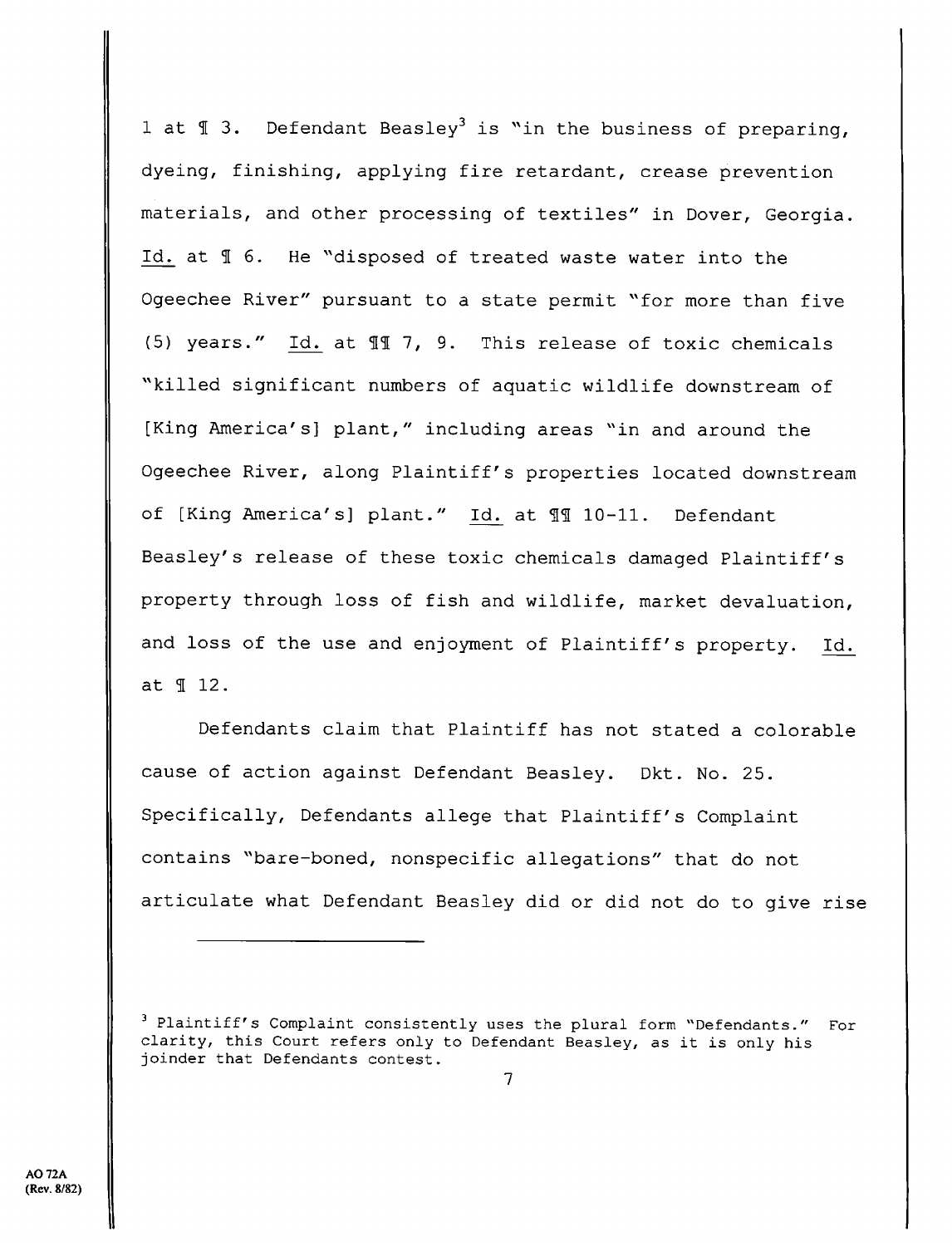to personal liability. Id. at 4-5. In contrast, Plaintiff submits that the case should be remanded to state court. This Court finds that Defendant Beasley was not fraudulently joined. Therefore, this case must be remanded to state court.

# A. Legal Standard

A claim of fraudulent joinder is defeated by the "possibility" of a valid cause of action. See supra Part III. In its analysis, this Court "must necessarily look to the pleading standards applicable in state court, not the plausibility pleading standards prevailing in federal court." Stillwell v. Allstate Ins. Co., 663 F.3d 1329, 1334 (11th Cir. 2011)

Georgia follows a notice pleading standard.<sup>4</sup> See O.C.G.A. § 9-11-8; Sherman v. Fulton Cnty. 3d. of Assessors, 288 Ga. 88,

<sup>&</sup>lt;sup>4</sup> Georgia has not adopted the heightened pleading requirements imposed on federal plaintiffs in Iqbal and Twombly. See Sherman v. Fulton Cnty. Bd. of Assessors, 288 Ga. 88, 90 (2010) ("[A] motion to dismiss for failure to state a claim upon which relief can be granted 'should not be sustained unless (1) the allegations of the complaint disclose with certainty that the claimant would not be entitled to relief under any state of provable facts asserted in support thereof; and (2) the movant establishes that the claimant could not possibly introduce evidence within the framework of the complaint sufficient to warrant a grant of the relief sought . . . .' If, within the framework of the complaint, evidence may be introduced which will sustain a grant of the relief sought by the claimant, the complaint is sufficient and a motion to dismiss should be denied." (citations omitted)).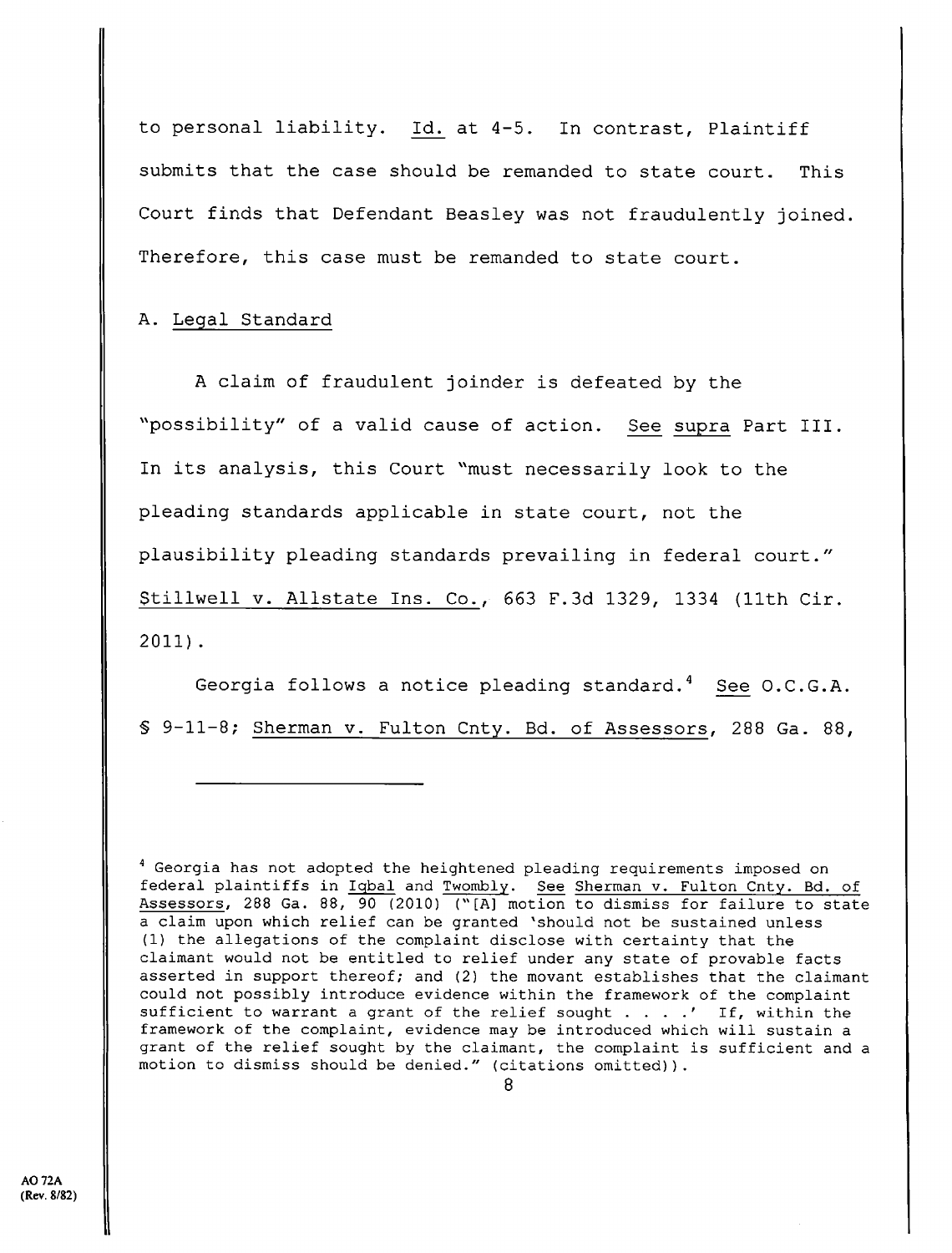90 (2010) . Under this standard, "it is immaterial whether a pleading states conclusions or facts as long as fair notice is given, and the statement of claim is short and plain. The true test is whether the pleading gives fair notice  $\ldots$ ." Stillwell, 663 F.3d at 1334 (citing Carley v. Lewis, 221 Ga. Ct. App. 540, 542 (1996)).

# B. Application

Plaintiff's Complaint recites allegations sufficient to satisfy Georgia's notice pleading standard. Specifically, the Complaint names Defendant Beasley as one of three defendants. Dkt. No. 1-1  $\mathbb{II}$  2-4. The Complaint then alleges that Defendants' actions resulted in, inter alia, damage to and diminution in value of Plaintiff's property. Dkt. No. 1-1. Plaintiff alleges that this damage resulted from Defendants' intentional and negligent actions. Id. (bringing property damage, nuisance, trespass, negligence per se, negligence, and riparian rights causes of action).

## 1. Specificity of the Complaint

Defendants suggest that Plaintiff's allegations are insufficient to state a claim upon which relief can possibly be

q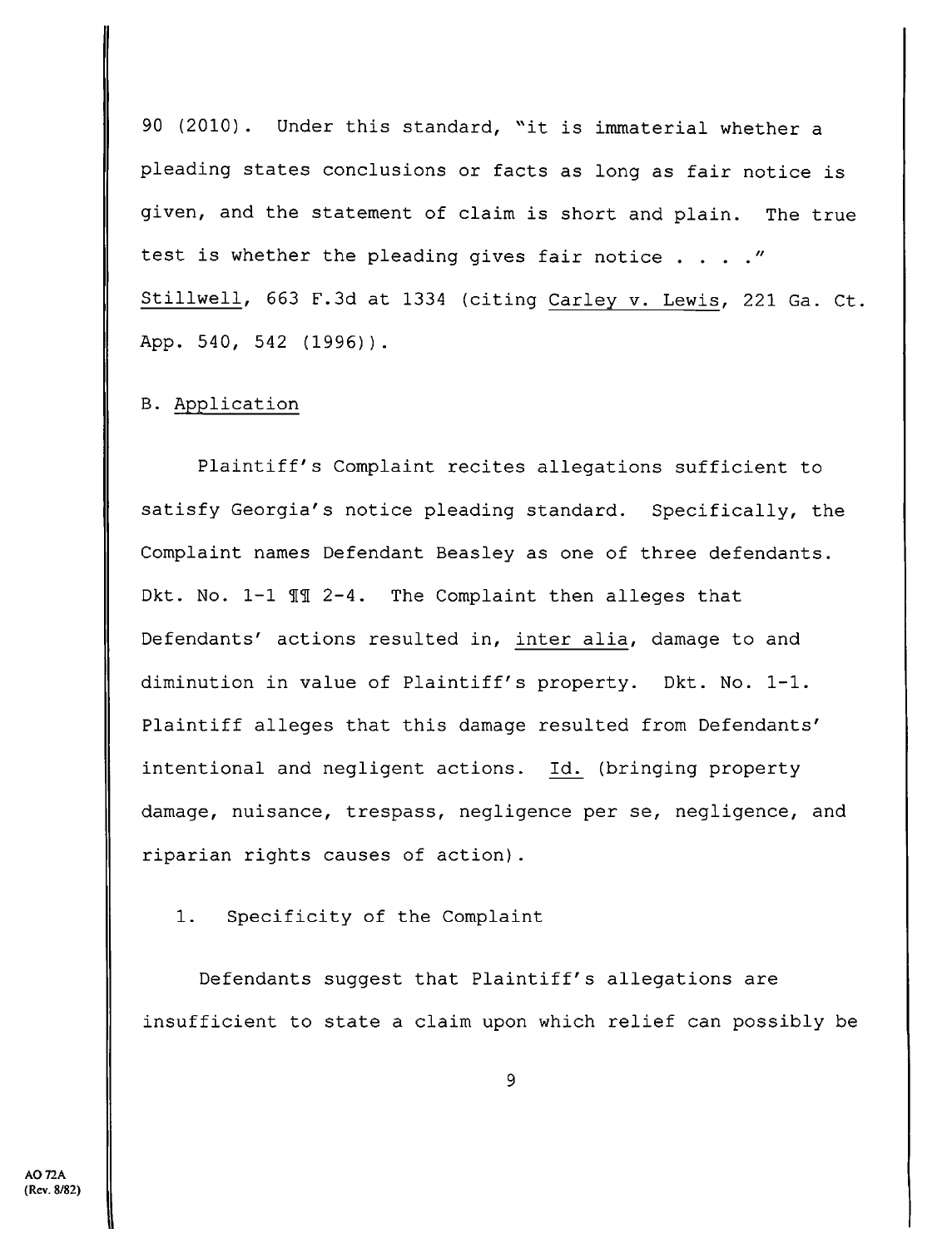granted. Defendants argue that the Complaint contains "bareboned, nonspecific allegations." Dkt. No. 25 at 4. However, in assessing the possibility of a valid state court cause of action, the Eleventh Circuit only requires "conclusory allegations or a certain level of factual specificity." Stillwell, 663 F.3d at 1334. Therefore, it is sufficient that Plaintiff alleges that Defendants—including Defendant Beasley released toxic chemicals that damaged Plaintiff's property. Each defendant, including Defendant Beasley, is on notice that Plaintiff brings eight  $(8)$  causes of action against it.<sup>5</sup> Dkt. No. 1-1. This is all that Georgia law requires. See In re D.C., 268 Ga. Ct. App. 882, 885 (2004) ("Under notice pleading procedure of the [Georgia] Civil Practice Act, not more than a short and plain statement of the claim giving the defendant reasonable notice thereof is required."); Hawkins v. Rice, 203 Ga. Ct. App. 537, 537 (1992) ("It is not necessary that the complaint be perfect in form or set out all of the issues with particularity, it is necessary only to place the defendant on notice of the claim against him." (citation omitted)).

 $5$  Plaintiff's Complaint lists eight (8) distinct causes of action but mislabels Count VIII as Count VII.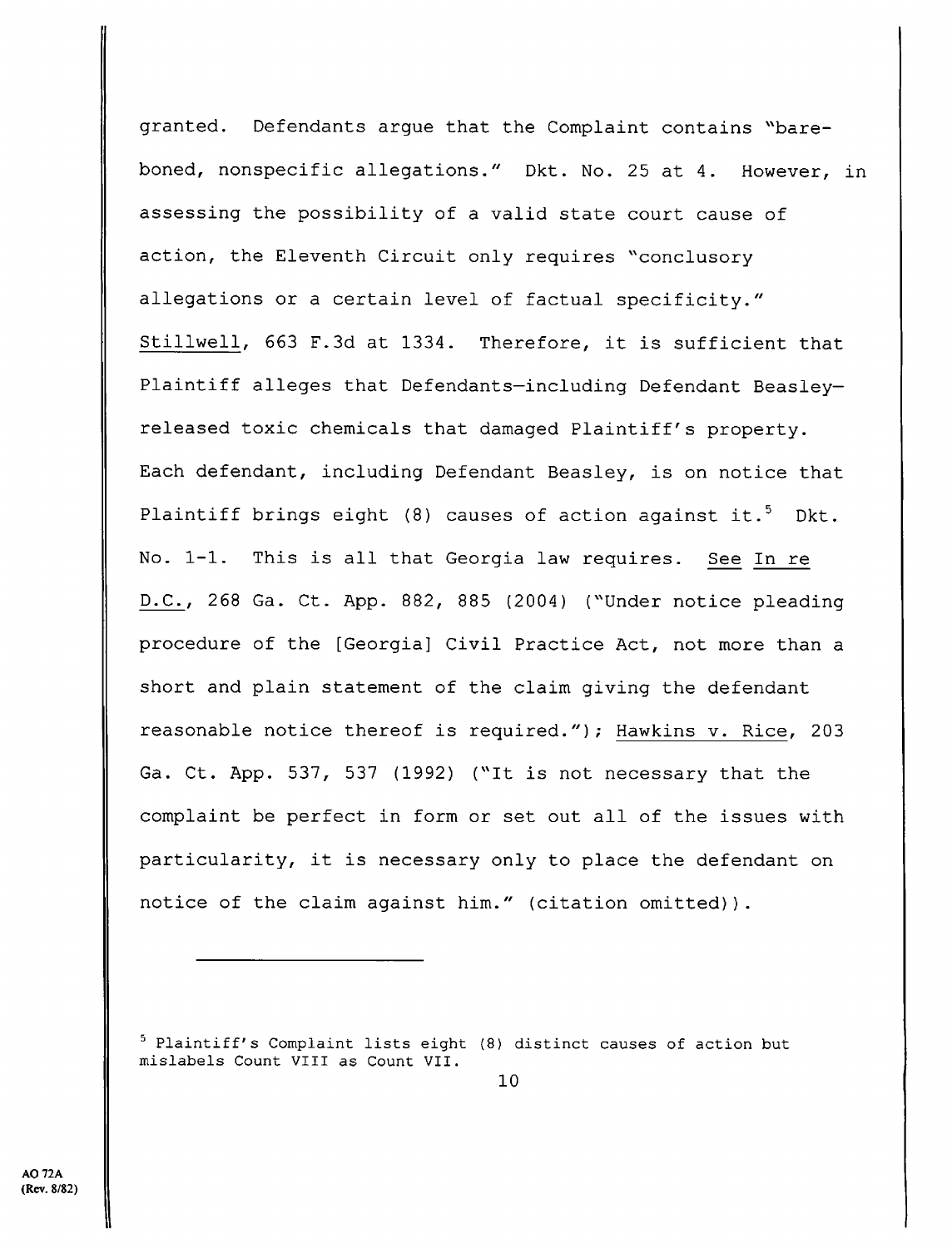Defendants also argue that the Complaint does not articulate what Defendant Beasley did or did not do in his individual capacity to give rise to personal liability. Dkt. No. 25 at 5. Specifically, Defendants note that the Complaint uses the plural term "Defendants" and does not distinguish between the actions of each defendant individually. Id.

Plaintiff's decision to use the plural "Defendants" is consistent with Georgia's notice pleading requirement. Plaintiff's Complaint puts each defendant on notice that it must defend against each and every cause of action contained within the Complaint. Defendant Beasley is just as aware that Plaintiff brings eight (8) causes of action against him as he would be if the Complaint named only Defendant Beasley and used the singular "Defendant." This fair notice is all that is required. Plaintiff's pleading is sufficient to give each defendant—including Defendant Beasley—notice that there are eight (8) claims against it.

2. Liability of a Corporate Officer

Defendants argue that—because Defendant Beasley is a corporate officer—there is no reasonable basis for predicting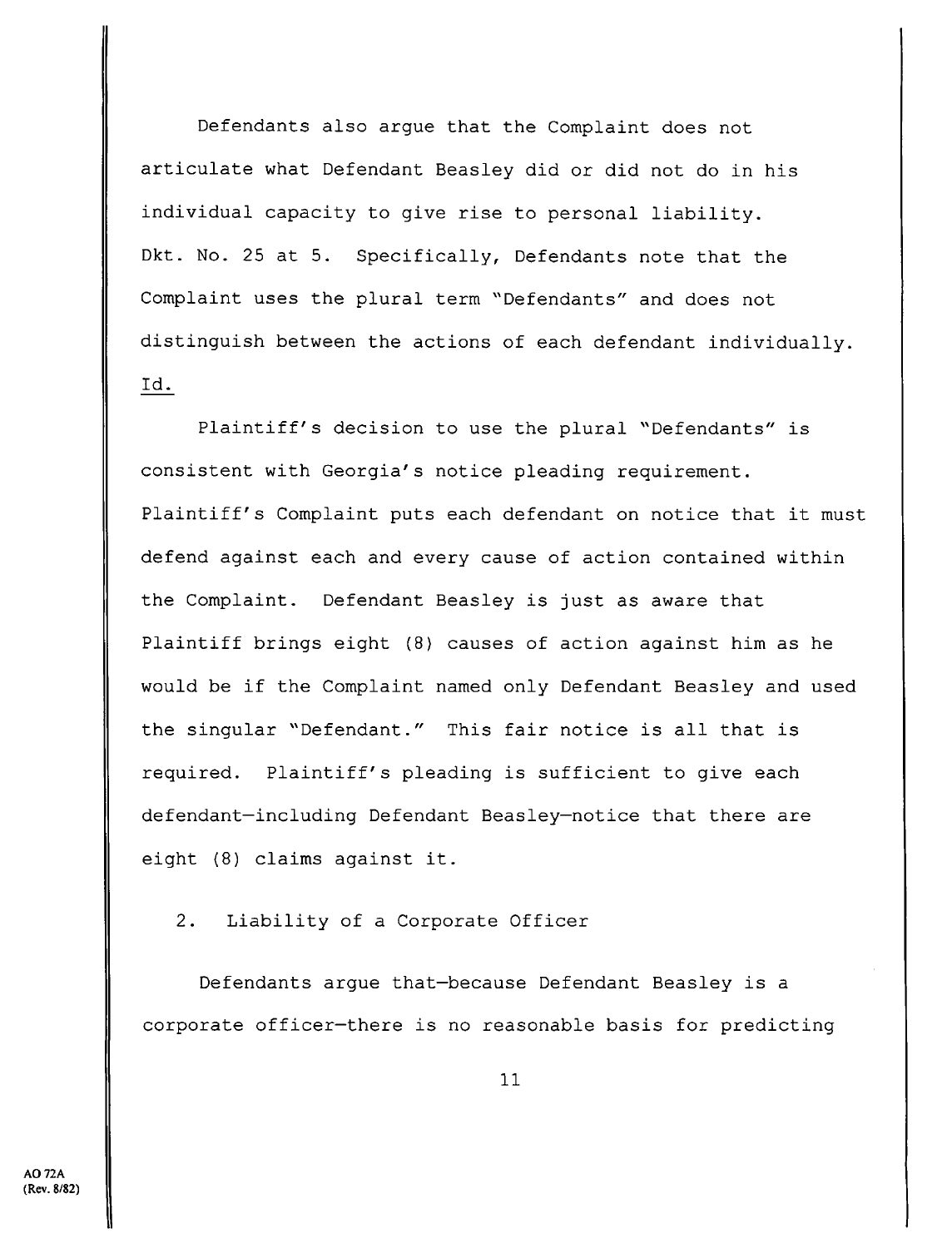that Georgia state law might impose liability against Defendant Beasley individually. See Dkt. No. 25 at 5-7.

In general, "a corporate officer cannot be held to be vicariously liable for such damages as would otherwise be recoverable from his corporate principal." Fields Bros. Gen. Contractors v. Ruecksties, 288 Ga. Ct. App. 674, 677 (2007) (quoting Smith v. Hawks, 182 Ga. Ct. App. 379, 385 (1987)) (footnote omitted) . However, a corporate officer is personally liable for the torts in which he takes part, directs, participates, or cooperates. See Cherry v. Ward, 204 Ga. Ct. App. 833, 834 (1992) (permitting liability for construction company president in his individual capacity where president was "personally involved in the construction of [the] home on a daily basis, personally supervised the construction 'from start to finish,' and worked as the 'project foreman' for the job."); Pazur v. Belcher, 290 Ga. Ct. App. 703, 705 (2008) ("[A]n individual is responsible for his own tortious acts."). See also GIW Indus., Inc. v. Jerpeg Contracting Inc., 530 F. Supp. 2d 1323, 1339 (S.D. Ga. 2008) (applying Georgia law at summary judgment stage and permitting individual liability claim against corporate officer where evidence of the officer's personal involvement in the commission of a tort had been presented); id.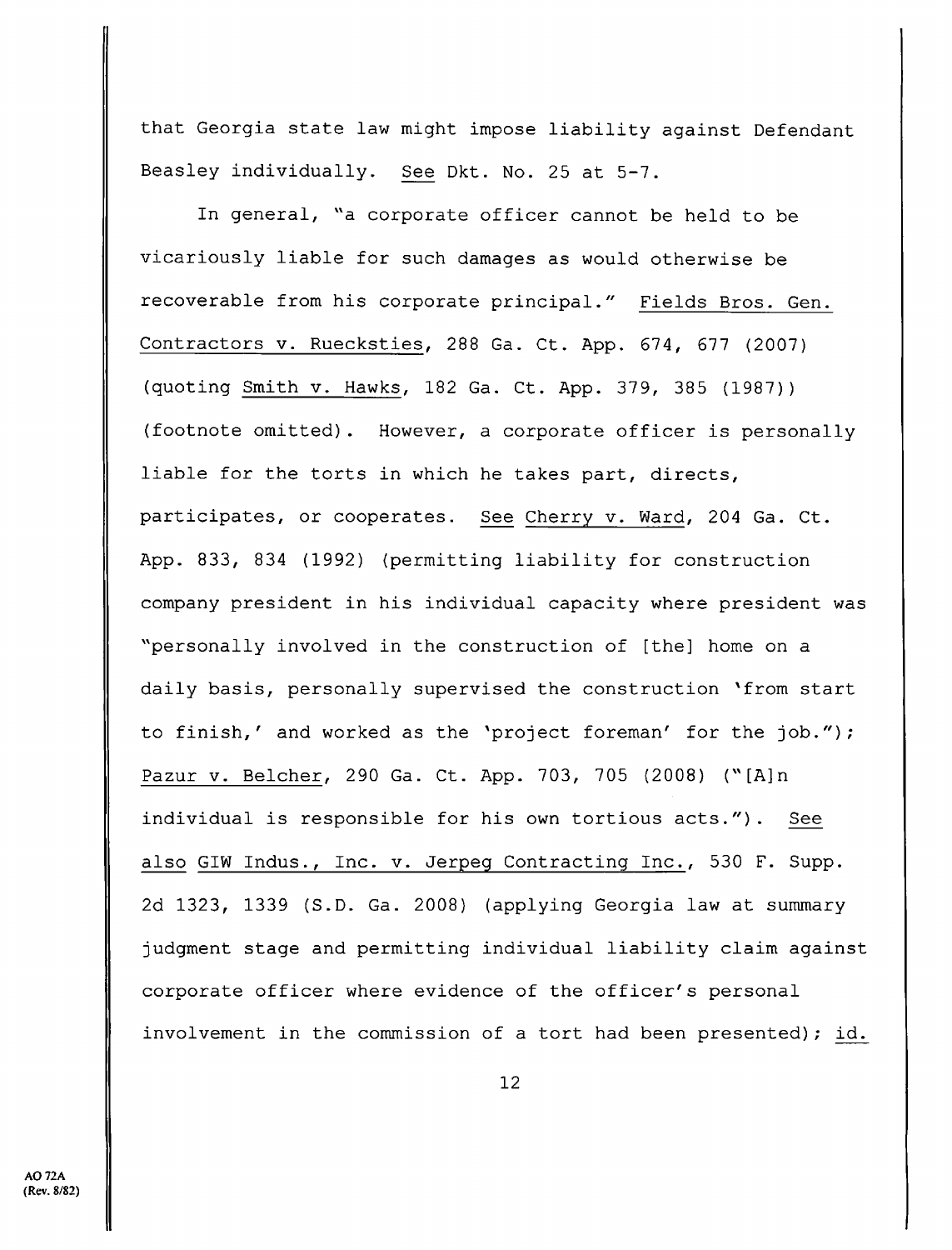at 1340 (acknowledging that a corporate officer could not be held personally liable where there was no evidence that the officer directed or took part in the commission of a tort)

Defendants reach back a half century and west across the continent to rely on Lobato v. Pay Less Drug Stores, Inc., 261 F.2d 406 (10th Cir. 1958) in support of their argument that generalized allegations against a corporate officer are insufficient to state a claim upon which relief can be granted. Dkt. No. 25 at 6. In Lobato, corporate officers were joined in a tort action to recover damages from an allegedly defective bicycle. Lobato, 261 F.2d 406. There, the trial court denied the plaintiff's remand motion because the corporate officers (who were the only non-diverse parties) were fraudulently joined. Id. The appellate court upheld the lower court's decision to retain jurisdiction. Id.

Of course, Lobato is a Tenth Circuit decision that applied New Mexico law. This court must look to Georgia law. See Stillwell, 663 F.3d at 1333 ("To determine whether the case should be remanded, the district court must . . . resolve any uncertainties about state substantive law in favor of the plaintiff." (citation omitted)). Second, the Lobato court's three-judge panel produced a fractured opinion. Chief Judge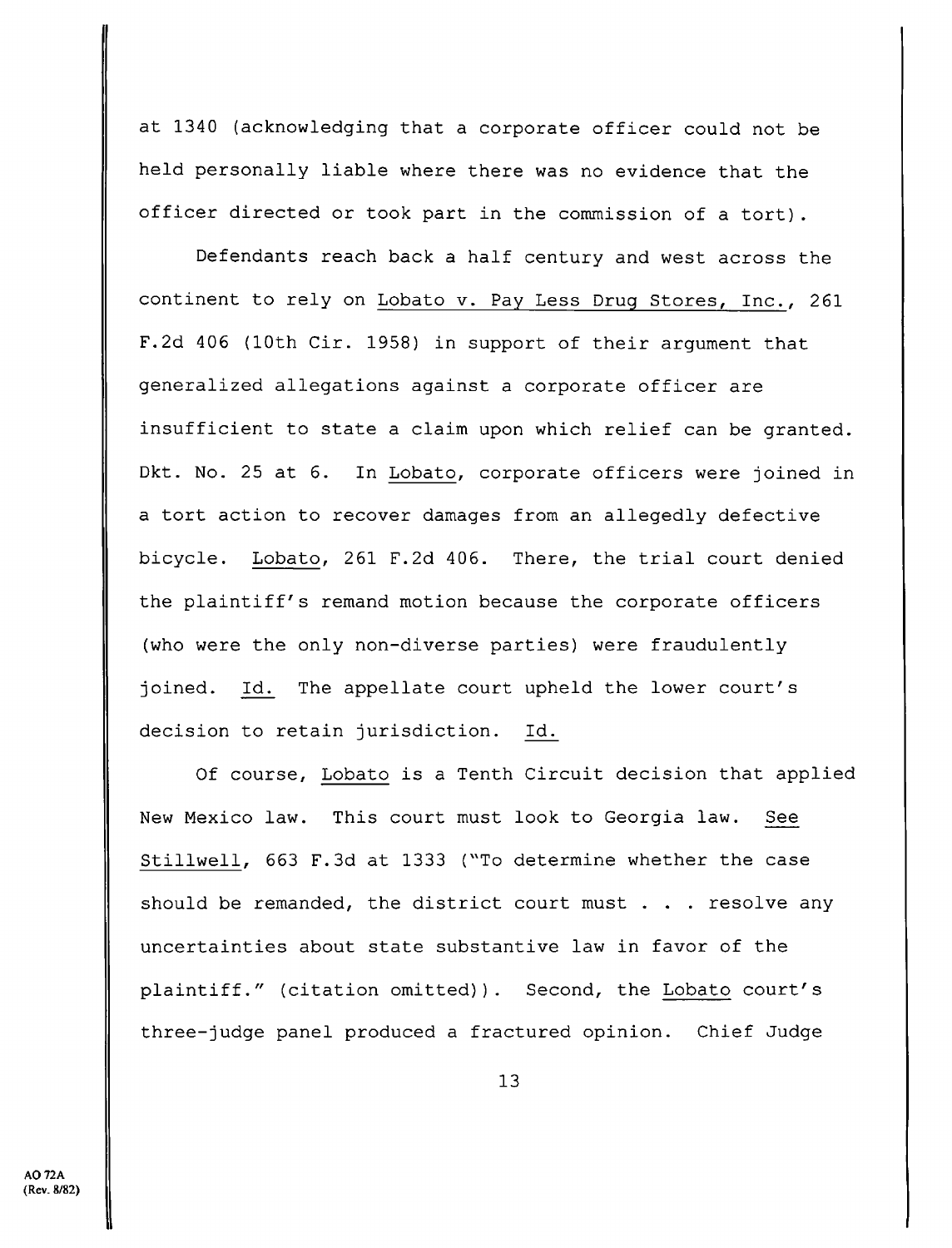Bratton wrote for himself and delivered the opinion of the court. Critical to Chief Judge Bratton's decision was the fact that uncontradicted affidavits showed that the corporate defendants had nothing to do with the alleged wrong. Lobato, 261 F.2d at 409. Judge Lewis concurred on different grounds. Specifically, he noted that the lower court's decision could not be found clearly erroneous because the record lacked sufficient information for the appellate court to discern the basis for the trial court's decision. Id. Judge Huxman dissented. Id. at 409-10.

Overlooking the incorrect law and fractured nature of this opinion and applying the reasoning of Chief Judge Bratton, remand in this case is still proper. In Lobato uncontradicted evidence showed a lack of activity by corporate officers. Here, however, Plaintiff provided deposition testimony from Defendant Beasley himself. Dkt. No. 18-4. This testimony opens up the possibility that Defendant Beasley directed installation of flame retardant lines and did not assess whether changes to the chemical process at the plant affected the plant's discharge into the Ogeechee River. See, e.g., id. at 29, 30, 100.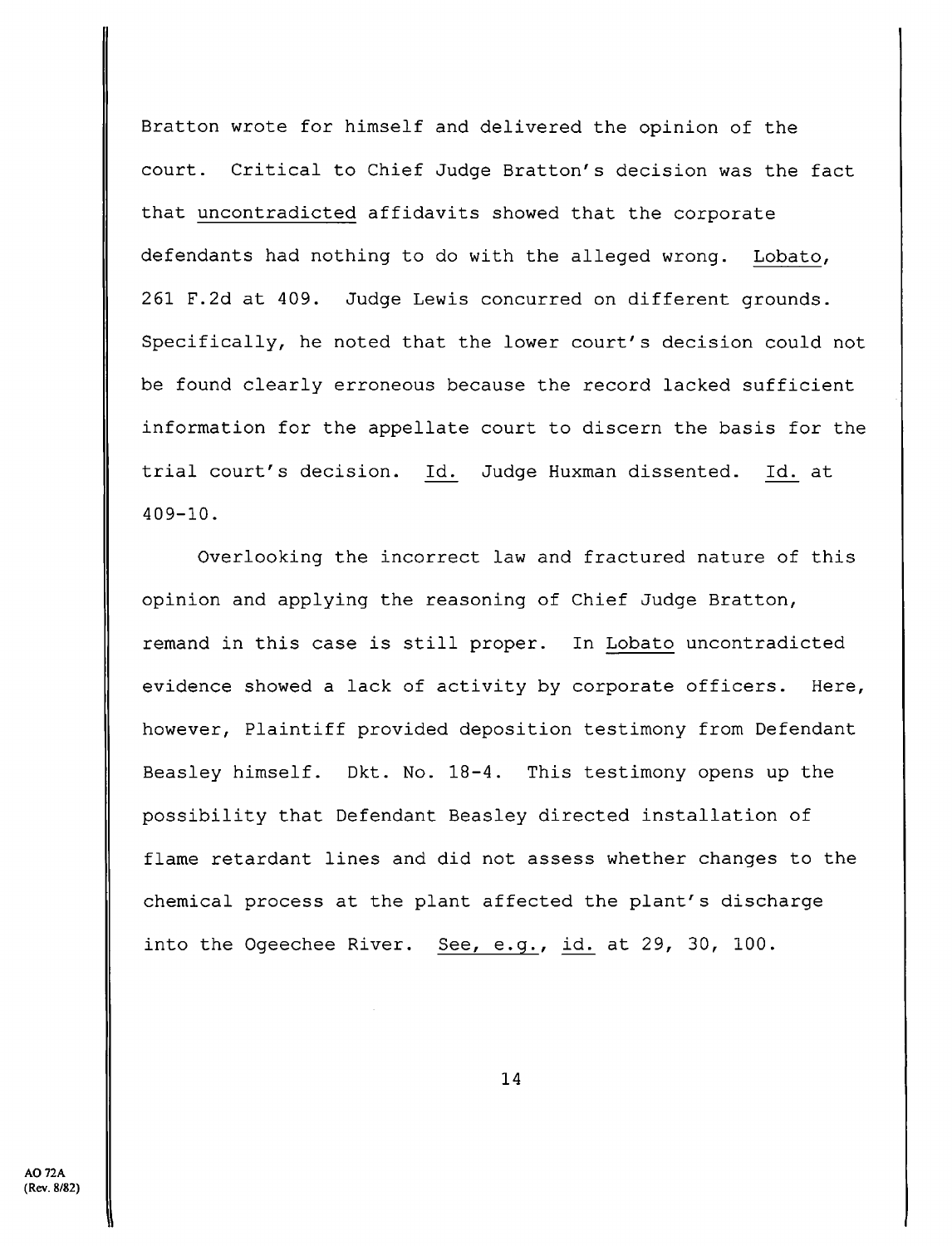Viewing this testimony in the light most favorable to Plaintiff, <sup>6</sup> it is possible for Plaintiff to prove that Defendant Beasley's actions could support a finding of liability. Unlike the filings in Laboto, where no contradictory evidence was presented, Plaintiff's filings here provide some possible factual support for his allegation that Defendant Beasley took part, participated, or cooperated in the alleged tortious activities listed in Plaintiff's Complaint.

Defendants also cite Faison v. Wyeth, Inc., 353 F. Supp. 2d 1273 (S.D. Ga. 2004) for the proposition that "there is no reasonable basis for predicting that [Georgia] law might impose liability against [Defendant Beasley] individually." Dkt. No. 26 at 7 (internal quotation marks and citation omitted). In Faison, the plaintiffs sued a drug manufacturer and its Georgia sales representatives in Georgia state court. Faison, 353 F. Supp. 2d 1273. The defendants removed the case to federal court based on diversity jurisdiction and fraudulent joinder of the Georgia sales representatives. The district court held that the

 $6$  Stillwell v. Allstate Ins. Co., 663 F.3d 1329, 1333 (11th Cir. 2011) ("To determine whether the case should be remanded, the district court must evaluate the factual allegations in the light most favorable to the plaintiff and must resolve any uncertainties about state substantive law in favor of the plaintiff.")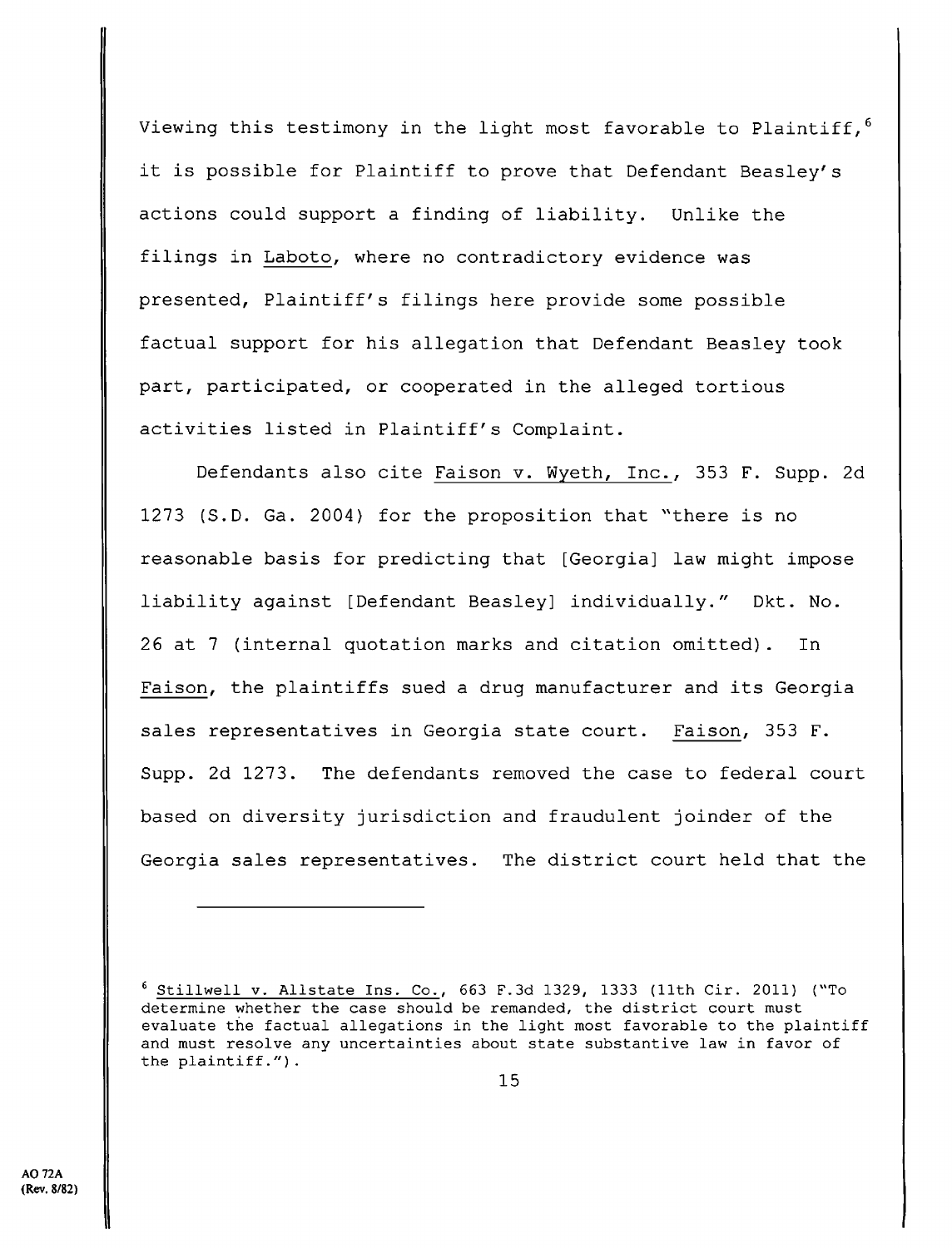local sales representatives were fraudulently joined and retained jurisdiction. Id. Critical to the court's reasoning was the fact that the plaintiffs sought damages from injuries sustained after ingesting a drug that the Georgia sales representatives never marketed within the state. Id. Consequently, those representatives could not be liable for harm caused by a drug that they did not promote. Id. at 1278. Here, however, there is evidence supporting Plaintiff's claims. As noted above, Plaintiff presents some evidence of Defendant Beasley's activities in the alleged plant discharge. See Dkt. No. 18-4. As such, there is a reasonable basis to predict that Georgia law might impose liability against Defendant Beasley individually.

Accepting all of Plaintiff's allegations as true, it is possible that Plaintiff has one or more viable claims against Defendant Beasley. Under the "lax" standard set forth by the court in Stillwell, that is sufficient to defeat Defendants' fraudulent joinder claim.

### **V. CONCLUSION**

Defendants, as the removing party, bore the heavy burden of proving that Defendant Beasley was fraudulently joined.